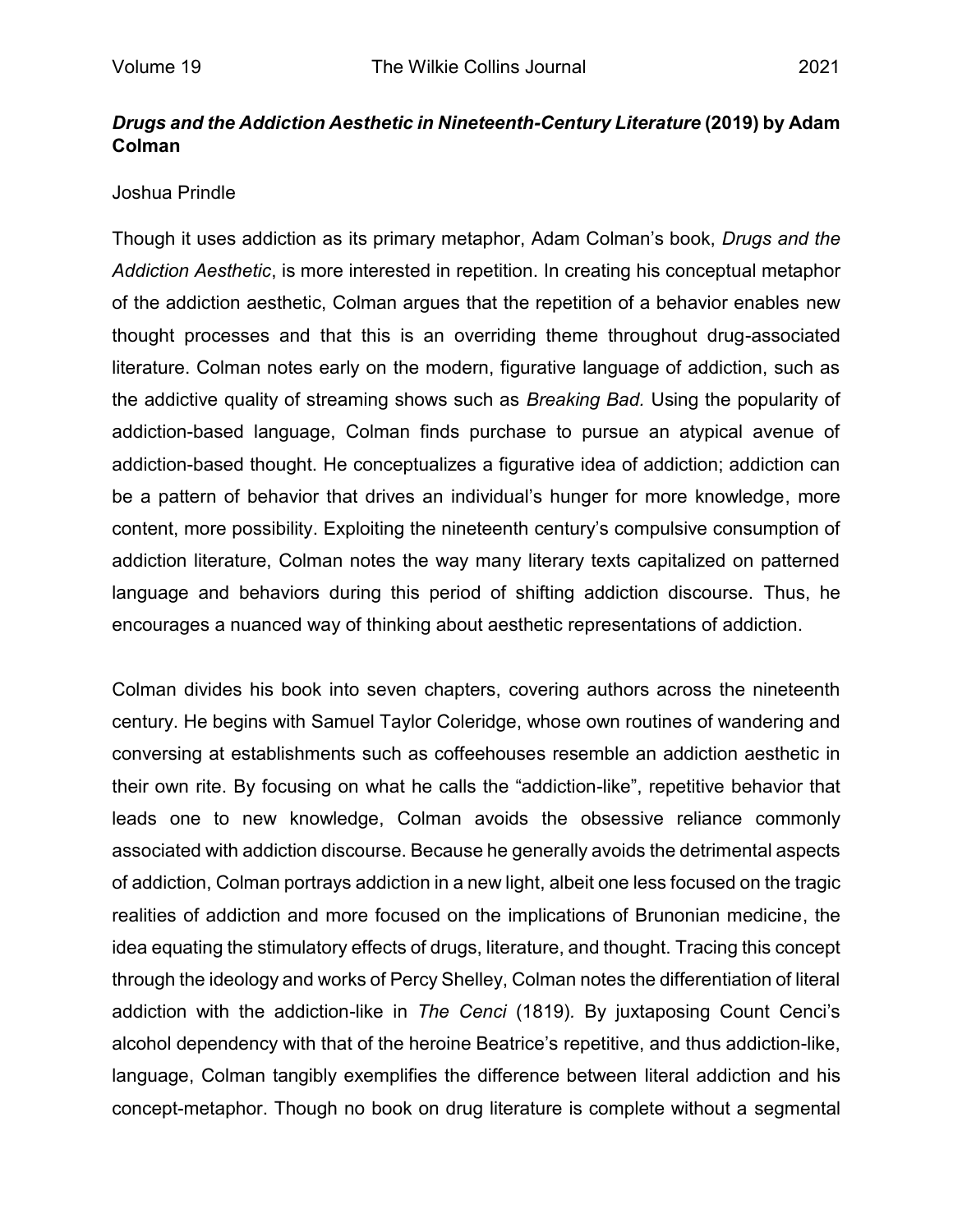ode to De Quincey's *Confessions of an English Opium-Eater* (1821)*,* Colman's stands out for its fascination with the labyrinth, a common trope in drug literature and nineteenthcentury novels in general. Considering the wide-ranging implications of the labyrinth for writers such as Aldous Huxley or Walter Benjamin, this chapter seems poised to expand the scope of the addiction aesthetic into multiple genres. Colman further expands the latitude of the addiction aesthetic as he examines the works of Alfred Tennyson and Christina Rossetti. Isobel Armstrong's notion of the "double poem", the Victorian fascination with contradictory and ambiguous meaning in poetry, plays a key role in this chapter. Colman suggests his concept-metaphor parallels the abstruseness inherent in double poems. The chapter expands the usefulness of Colman's concept-metaphor, which, up to this chapter, seemed limited to drug literature and detective fiction. But detective fiction returns to center stage as Colman examines Victorian attitudes toward addiction in Charles Dickens's *Bleak House* (1853). His chapter argues the simultaneous possibility of ruination and patterned behavior that breathes life into Dickens's characters and the physical and social worlds they inhabit. One of Colman's more laudable chapters, "Optative Movement and Drink in *Dr Jekyll and Mr Hyde*", examines the overlap of "dreamt-of wandering" (163) with the consumption of addictive substances in Robert Louis Stevenson's well-tread novella. Colman reimagines *Strange Case of Dr Jekyll and Mr Hyde* (1886) as a proto-cinematic experience in which the viewer vicariously wanders the street along with Gabriel Utterson, whose alcohol consumption ostensibly inspires his flâneur-like interest, as they track the illusive Mr Hyde. "Optative Movement" argues that Stevenson's novella satisfies its readers' desire for vicarious narratives that explore possibility through mediation. Focusing on the *absintheur* in Marie Corelli's *Wormwood* (1890), Colman's final chapter argues that the novel's contradictory, addiction-like thought maintains tension between reality and possibility. In doing so, Corelli challenges Emile Zola's naturalistic movement, emphasizing the space between "material experience and nightmarish yearning" (188). This final chapter provides an appropriate summation of *Drugs and the Addiction Aesthetic,* a book that fixates on ambiguity and possibility in addictive behavior.